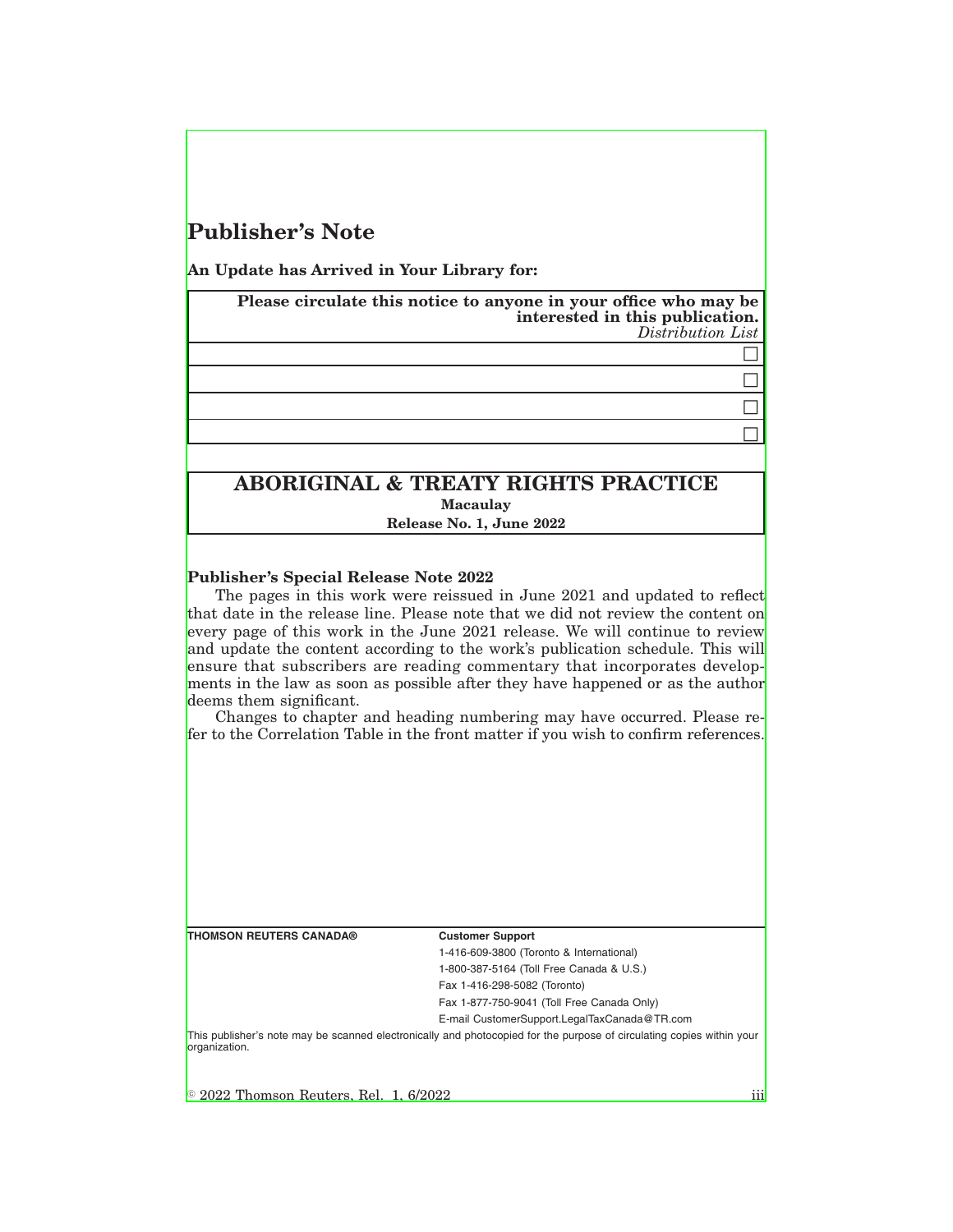This release features updates to the case law and commentary in Chapters 1 (Parties) and 2 (Pleadings).

#### **Highlights**

- E **Chapter 1 Parties Intervenors Affected Party Intervention in Aboriginal and Treaty Rights Cases –** An intervention application made by an Indigenous group that was seeking, but had not achieved, recognition as an *Indian Act* band was on grounds of the low threshold for intervention and the applicants' contingent interest in matters at issue. The litigation is focused on the nature of the Crown obligation under the Robinson Superior Treaty. The Court noted that the proposed intervener Namaygoosisagugun Ojibway Nation ("NON") was not recognized as a band under the *Indian Act*, RSC 1985, c. I-5, nor as a Robinson Superior Treaty beneficiary. The evidence was that NON was engaged in a process with Canada with respect to its claim for band status. The Plaintiffs and Gull Bay opposed the intervention on grounds that NON was a prospective entity that did not yet exist and had no current members. In granting the application on terms, Hennessy J. noted that the history of NON's efforts to achieve band status was not contradicted, and observed that NON sought to protect their contingent interest by way of the intervention. Further NON's contingent interest was distinguished from the contingent interest of other involved First Nations in the action: *Restoule v. Canada (Attorney General)* (2022), 2022 ONSC 1294, 2022 CarswellOnt 2635 (Ont. S.C.J.).
- E **Chapter 2 Pleadings Requirements for Declaratory Relief Infringement of Rights Must be pleaded –** The plaintiffs claimed declaratory relief concerning the existence of Aboriginal rights in respect of eulachon and certain salmon species under s. 35 of the *Constitution Act, 1982* and infringements of those rights . . . In dismissing the application, Ring J. noted that the issue raised had been addressed by the courts in several jurisdictions, including the leading decision by the B.C. Court of Appeal in *Cheslatta Carrier Nation v. British Columbia*. She also noted that, while it appeared that this was the first time the issue had come before the Federal Court, *Cheslatta* was persuasive appellate level authority, it had been cited favourably by the Supreme Court of Canada and by superior courts in several other Canadian jurisdictions, and the plaintiffs had not endeavored to distinguish *Cheslatta* on its facts. She found that, like *Cheslatta*, the proposed amended claim did not allege any violation by the defendants of, or threat to the plaintiffs asserted Aboriginal fishing rights relating to eulachon. In other words, there were no facts alleged in the proposed amendments that supported the existence of a live controversy between the parties on that issue: *Dzawada'enuxw First Nation v. Canada* (2021), 2021 CF 939, 2021 FC 939, 2021 CarswellNat 4392, 2021 CarswellNat 4393 (F.C.).

### **ProView Developments**

iv

Your ProView edition of this product now has a new, modified layout:

The opening page is now the title page of the book as you would see in the print work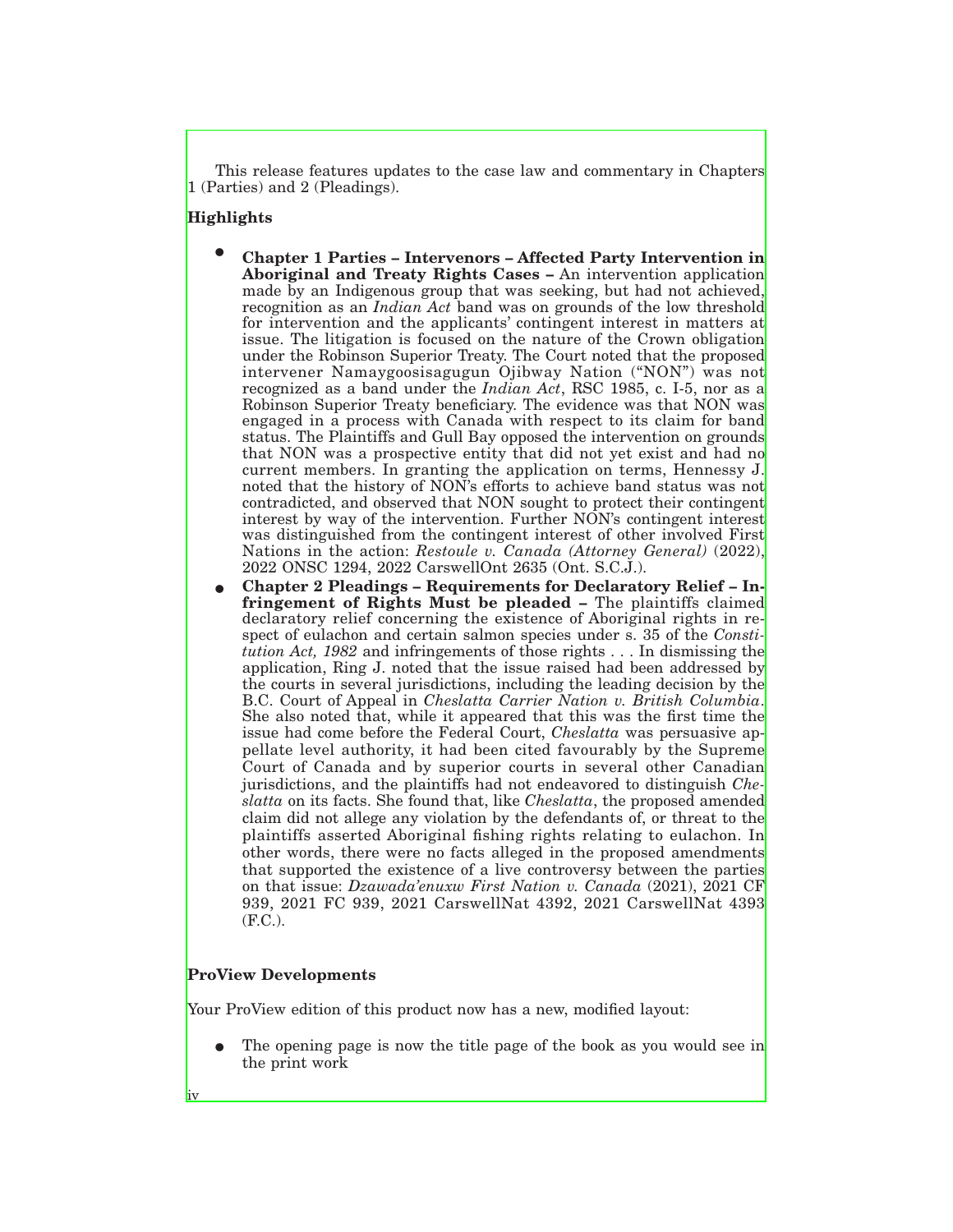- $\bullet$  As with the print product, the front matter is in a different order than previously displayed
- The Table of Cases and Index are now in PDF with no searching and linking
- The Table of Contents now has internal links to every chapter and section of the book within ProView
- E Images are generally greyscale and size is now adjustable

 $\circ$  2022 Thomson Reuters, Rel. 1, 6/2022